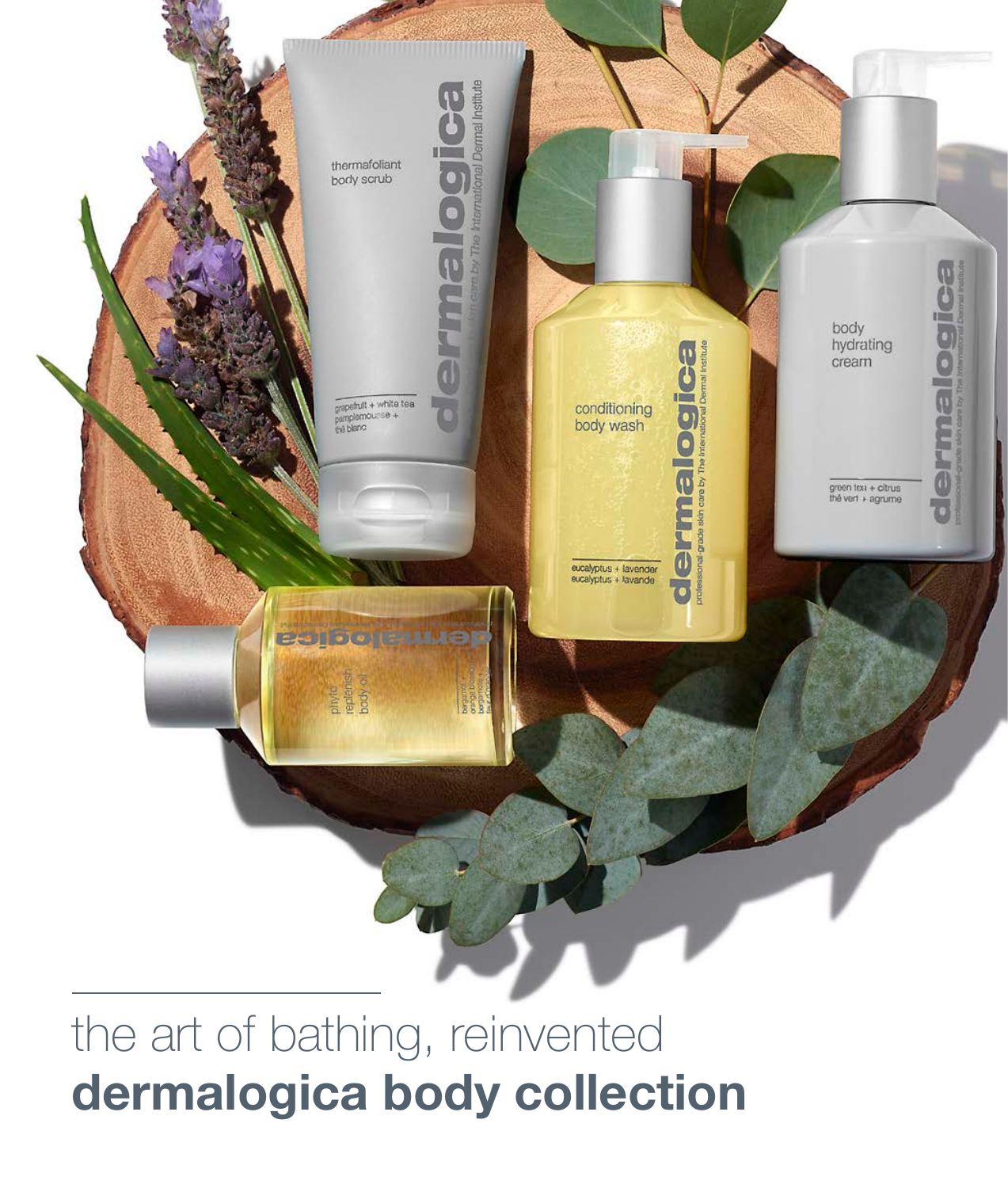

# table of contents

| <b>Introduction</b>                               |    |
|---------------------------------------------------|----|
| Historical Rituals Meet Modern Bathing            | 4  |
| Dermalogica Body Collection at a Glance           | 8  |
| <b>Client Service and Retail Activation Tools</b> | 16 |
| FAQs                                              | 17 |
| Notes                                             | 19 |
| Citations                                         | 20 |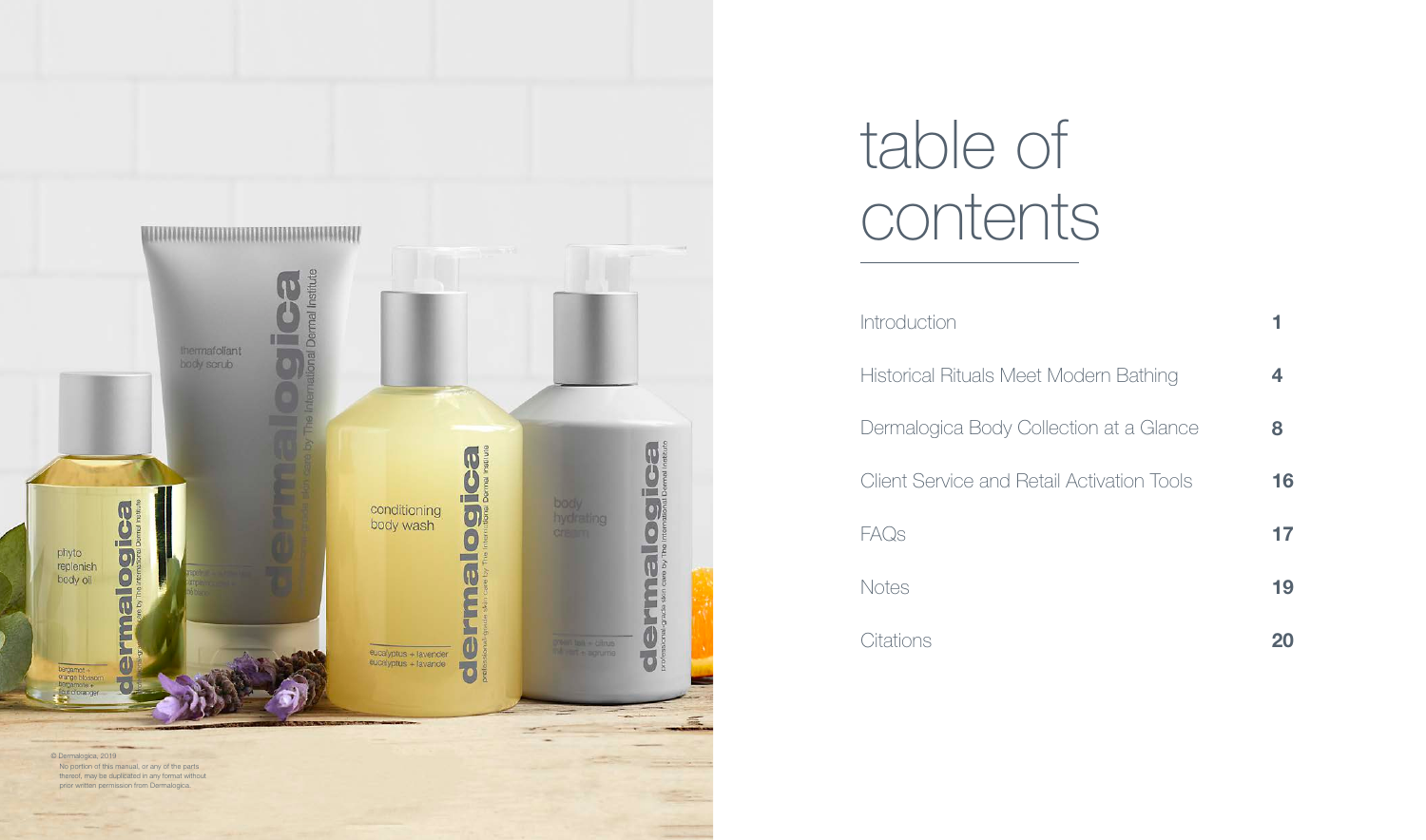# introduction

#### There's a vital connection between the mind and skin health.

For example, mindfulness-based practices like meditation and focused breathing exercises have been shown to reduce overall stress levels. This, in turn, has tangible benefits for skin health – ranging from clearer skin to faster lipid barrier recovery<sup>1</sup>.

But amid today's packed schedules and myriad responsibilities, the idea of dedicating our precious time to mindfulness can feel impractical – even antiquated. In reality, it's more relevant than ever: the number of US adults who meditate has tripled since 2012. Students in the United Kingdom can pursue a Masters' degree in mindfulness; in China, a booming economic market has grown around mindfulness-based apps and experiences.

It's this movement that inspired us to create the *NEW!* Dermalogica Body **Collection.** These four products represent our commitment to integrating mindful relaxation into daily life. Whether you have just five minutes or can spare an entire hour, the collection is an opportunity to take meditative time for self-reflection – in the process bringing balance to your routine.

The collection is also formulated to deliver exactly what the skin on your body needs. *NEW!* Thermafoliant Body Scrub gently exfoliates to brighten skin tone, and *NEW!* Phyto Replenish Body Oil calms and nourishes skin. We've also optimised our classic Conditioning Body Wash and Body Hydrating Cream, creating a comprehensive body care collection that hydrates, brightens, tones, cleanses, nourishes – and delivers restorative relaxation.

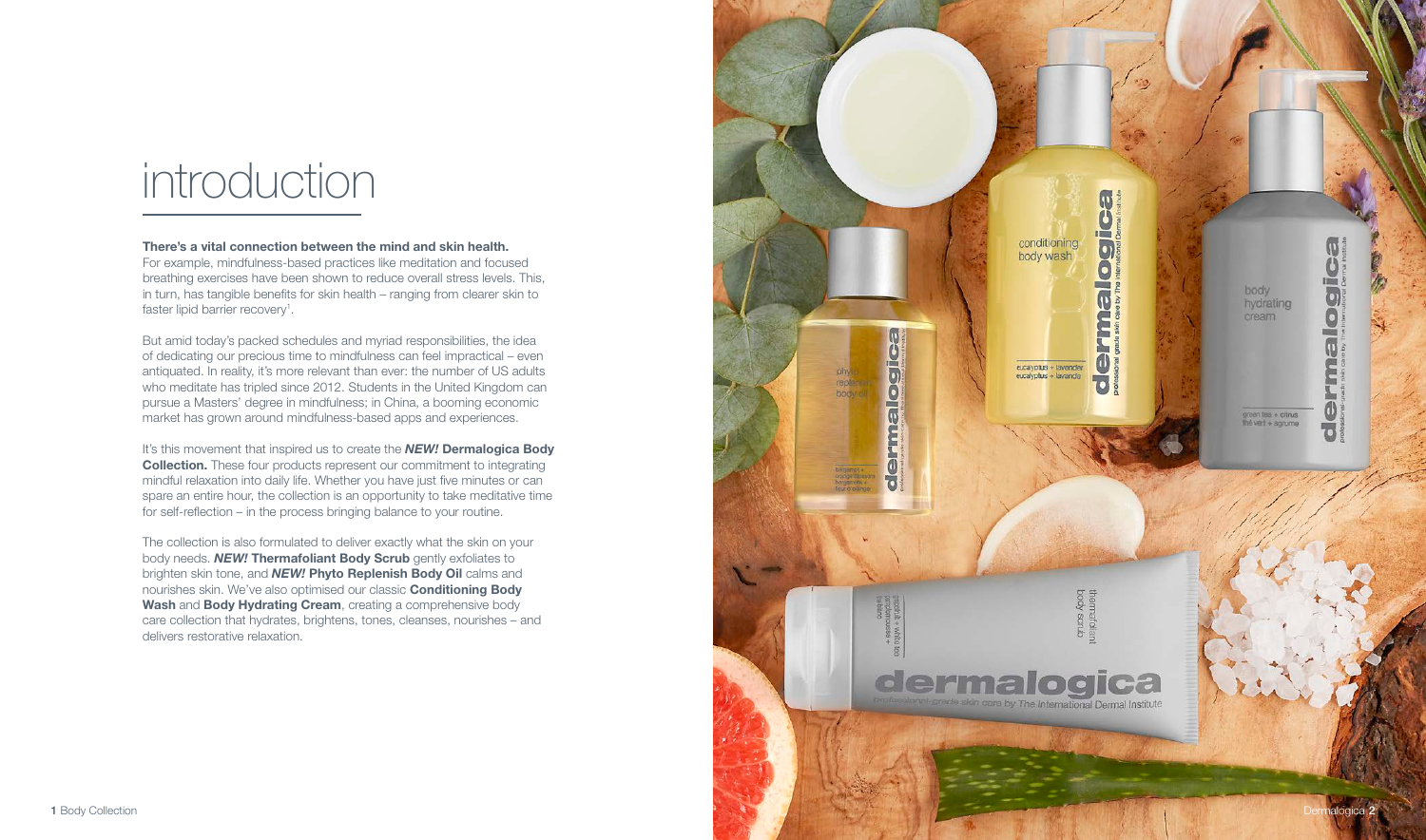

# historic rituals meet modern bathing

The act of body care plays a significant role in our cultural history. Through the centuries bathing rituals have served myriad purposes beyond basic hygiene, ranging from healing and religious purification to relaxation and socialisation. But much of what once made bathing a restorative experience has been lost to history. Instead, we view body care as just another daily task to rush through; in fact, many of us feel that we simply don't have time to relax. We endeavor to change that.

The Dermalogica Body Collection was inspired by these time-honored bathing practices. For example, the aromatic oils that make Conditioning Body Wash so nourishing are still used in Turkish hammams to this day – and Natural Sea Salt, a featured ingredient in Thermafoliant Body Scrub, was prized by ancient Egyptians for its skin-invigorating properties. Similarly, for Phyto Replenish Body Oil we took a cue from Korean skin care rituals and utilised calming Fermented Red Ginseng; Green Tea, featured in Body Hydrating Cream, has been utilised in Chinese and Japanese skin care for centuries.

Skin and body care are central to each of these bathing rituals. However, many of them also emphasise meditation or other forms of mindful relaxation – and it's this that transforms bathing from a daily chore into a restorative, skin-nourishing routine.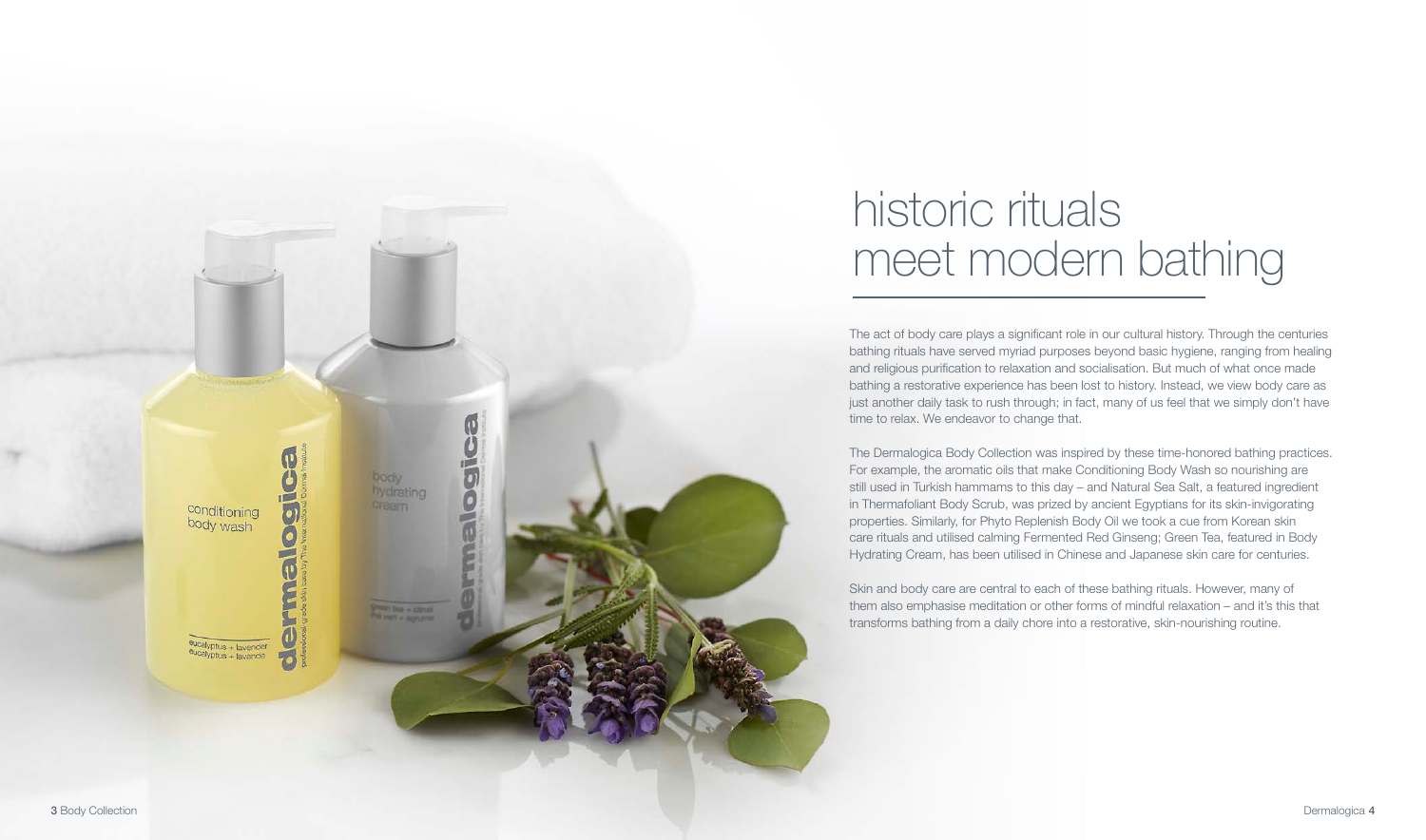#### mindful bathing made simple

Share the following tips with clients; they'll find that just a few easy-to-implement practices will help bring a sense of calm and balance to any bathing ritual, whether it's a five-minute shower or a relaxing bath.

#### every minute counts

Some clients don't have time for an immersive, relaxing bathing experience. That's ok: even a quick shower or bath can help to promote healthy sleep, ease tension and even promote creativity.

#### set the ambiance

Begin each bath or shower with a clean bathroom and a calm environment: soft lighting, a scented candle or a relaxing playlist can all help create a relaxing atmosphere.

#### hydrate

Particularly if you're enjoying a long bath, keep a glass of water on a bench or tray to help you stay hydrated.

#### bathe clean

Taking a cue from traditional Japanese bathing culture, we recommend a quick pre-bath shower using a skin-nourishing cleanser like Conditioning Body Wash. This allows the bath to be simply about relaxing and soaking.

#### temperature matters

Whether bathing or showering, clients should avoid making the water too warm: super-hot temperatures can dry out the skin, and potentially cause skin conditions like Eczema or Rosacea to flare up<sup>2</sup>. A good temperature benchmark is right around your own body temperature: 37 degrees celsius.

#### don't overdo it

Take some time to relax, but don't exceed 30 minutes: prolonged showers or baths can strip away skin's beneficial oils and disturb the natural lipid barrier.

#### after the bath

When possible, take a moment after the bath to center yourself before returning to your daily life: read a book, sip some tea, and relax for as long as your schedule allows.

#### wabi sabi + modern ritual

Japanese culture is steeped in centuries of tradition – one of the most enduring of which is the aesthetic concept of **wabi-sabi.** Celebrating the beauty of imperfection, wabi-sabi design features asymmetry, strong simple lines, and natural elements to create a mood of quiet serenity. Wabi-sabi can also be experienced as a philosophical approach to life, whereby one simply engages with events as they happen rather than getting caught up in needless thought.

This connection between naturally-inspired design elements and meditative living inspired the Dermalogica Body Collection in both form and function. Formulated to nourish all skin conditions and artfully packaged with wabi-sabi design principles in mind, the collection is ideal for gifting.

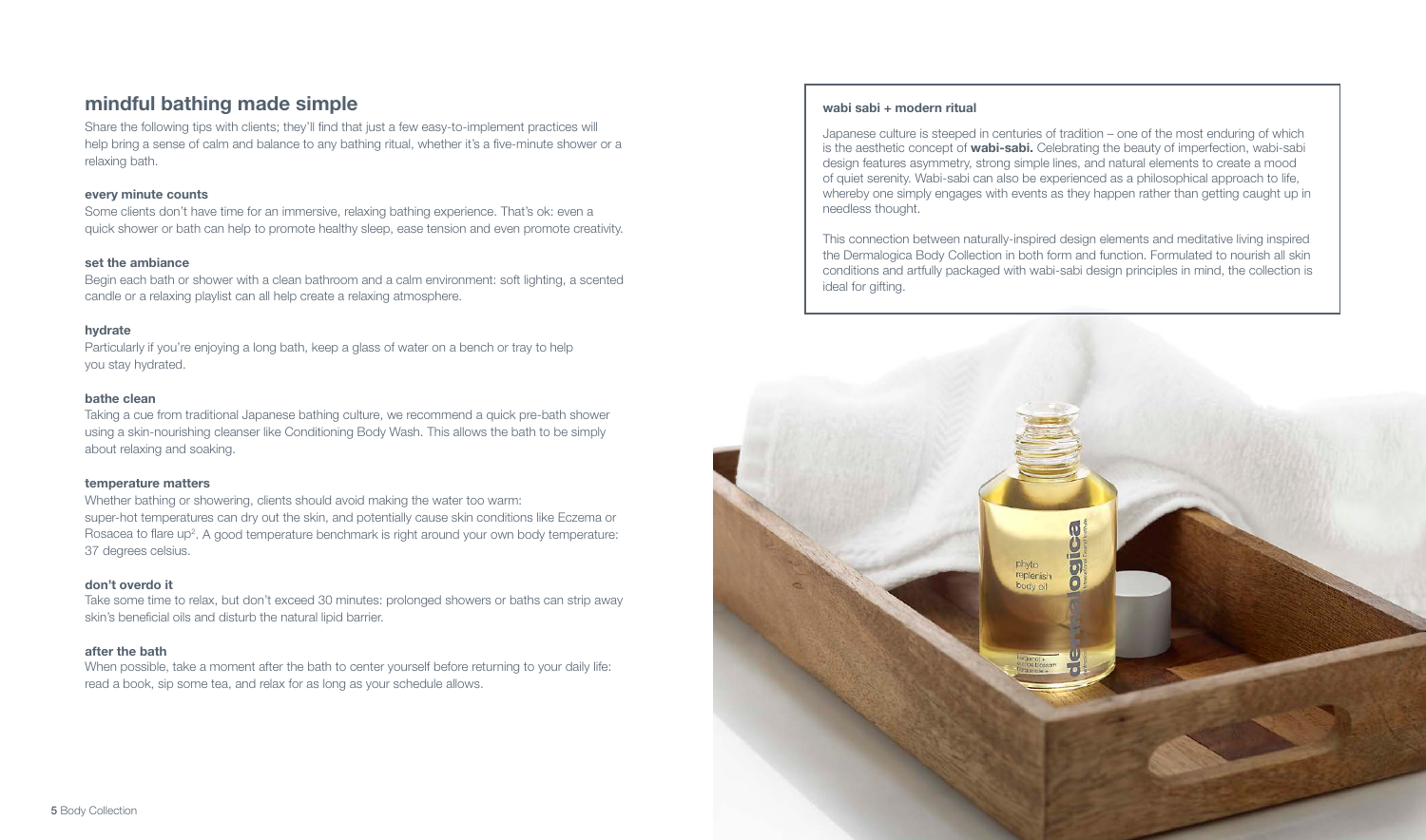

# *new!* phyto replenish body oil

what it is An antioxidant-rich blend of skin-nourishing oils to replenish, calm and moisturise.

## why your clients need it

Daily exposure to the elements can leave skin dehydrated and depleted. Phyto Replenish Body Oil is rich in skin-replenishing oils to hydrate and help protect skin's lipid barrier.

## key benefits

- Replenishes to help protect skin's natural lipid barrier.
- Calms and nourishes skin.
- Moisturises to leave skin feeling soft.

## key ingredients

- French Plum Seed Oil, Avocado Oil and Sunflower Seed Oil, rich in Omega Fatty Acids and Vitamin E, help protect skin's lipid barrier.
- Calming Fermented Red Ginseng, inspired by Korean skin care rituals, calms and nourishes to deliver glowing skin.
- **Bergamot, Neroli, Orange, Patchouli** and **Sandalwood** leave skin soft and delicately scented.

#### application

Massage into clean, dry skin or add to wet hands to create a light moisturising milk.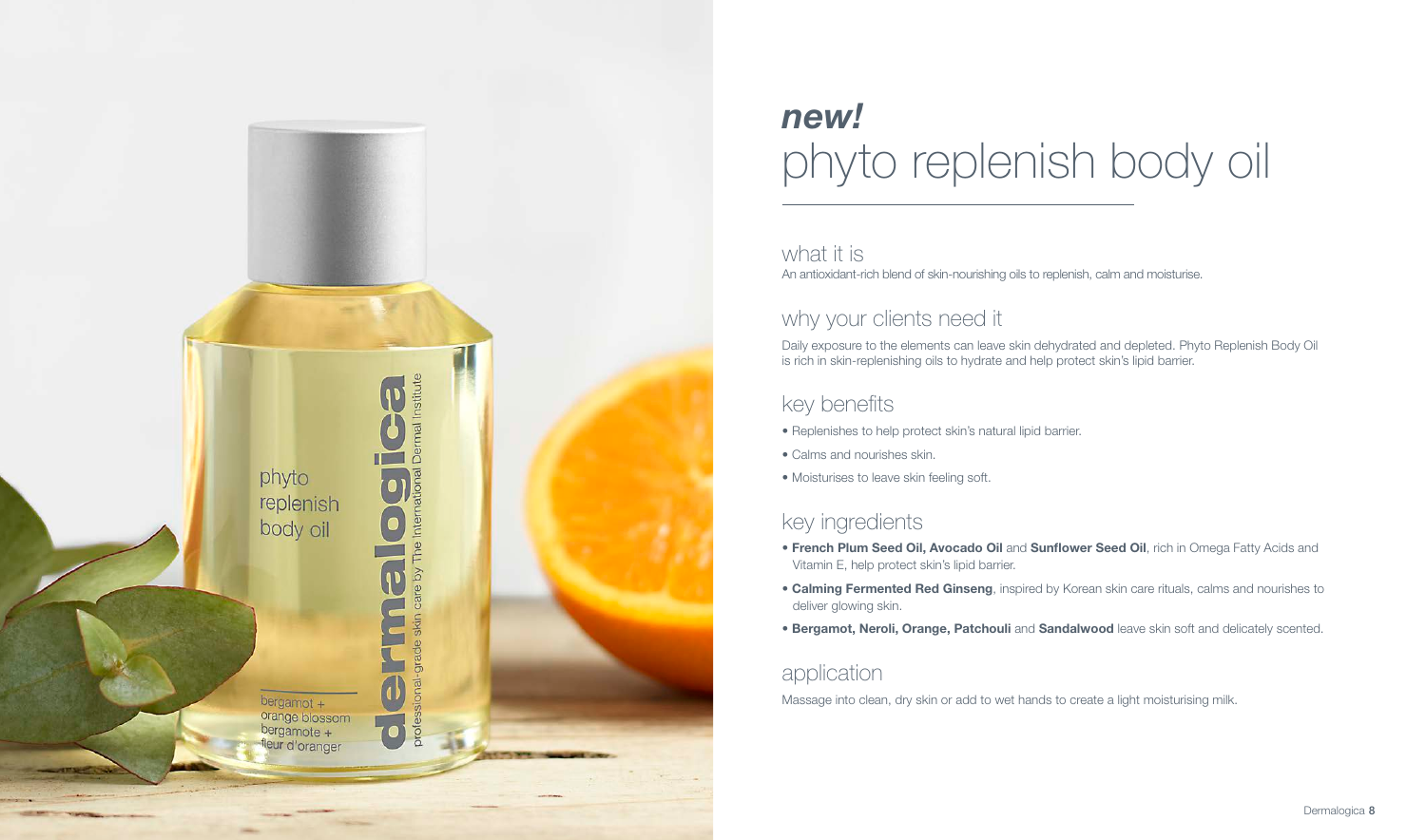# *new!* thermafoliant body scrub

what it is A dual-action body exfoliant that energises and brightens dull skin.

#### why your clients need it

Skin can become dry and dull when dead cells accumulate on its surface. This dual-action exfoliating scrub dissolves dulling dead skin cells, hydrates, and delivers vital antioxidants – leaving skin purified and refreshed.

#### key benefits

- Exfoliates to refine skin texture.
- Energises and delivers vital antioxidants.
- Brightens skin tone.

## key ingredients

- Indian Bamboo Stem physically exfoliates to refine skin texture and brighten tone.
- Papain (from Papaya) and Lactic Acid dissolve dull, dead cells.
- Natural Sea Salt revitalises and hydrates.
- A blend of *replenishing bio-lipids* helps to protect and strengthen skin barrier.
- Extracts of Licorice, White Tea, Coffeeberry and Chamomile infuse skin with vital antioxidants, while oils of Tea Tree and Grapefruit Peel purify and refresh.

## application

Massage onto wet skin using gentle circular motions, then rinse. Use 2-3 times per week.

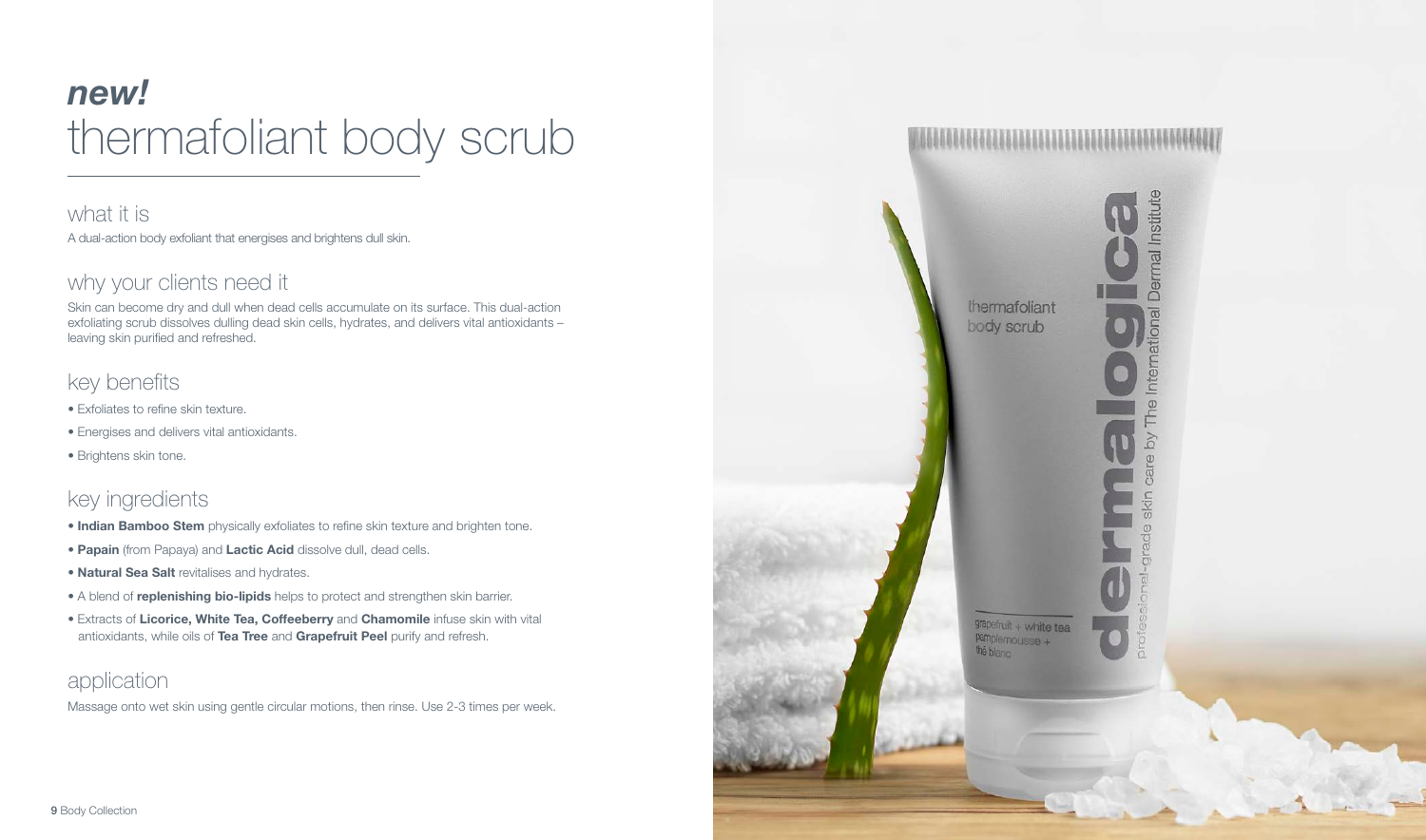

# conditioning body wash

#### what it is

A richly sensorial, skin-nourishing body wash that cleanses, conditions and invigorates.

## why your clients need it

We aim to elevate daily bathing to a meditative, restorative practice. This silky, gently cleansing formula features aromatic oils of French Rosemary and Chinese Eucalyptus alongside fresh Tea Tree and Lemon oils to awaken the senses.

## key benefits

- Cleanses while helping to maintain lipid barrier health.
- Conditions and nourishes.
- Invigorates and awakens the senses.

## key ingredients

- Aromatic oils of French Rosemary and Chinese Eucalyptus alongside fresh Tea Tree and Lemon oils cleanse skin and awakens the senses.
- Pro-Vitamin B5 and tranquil Sandalwood, Lavender and Clary Sage smooth and condition.

#### application

Work into a lather over entire body, then rinse.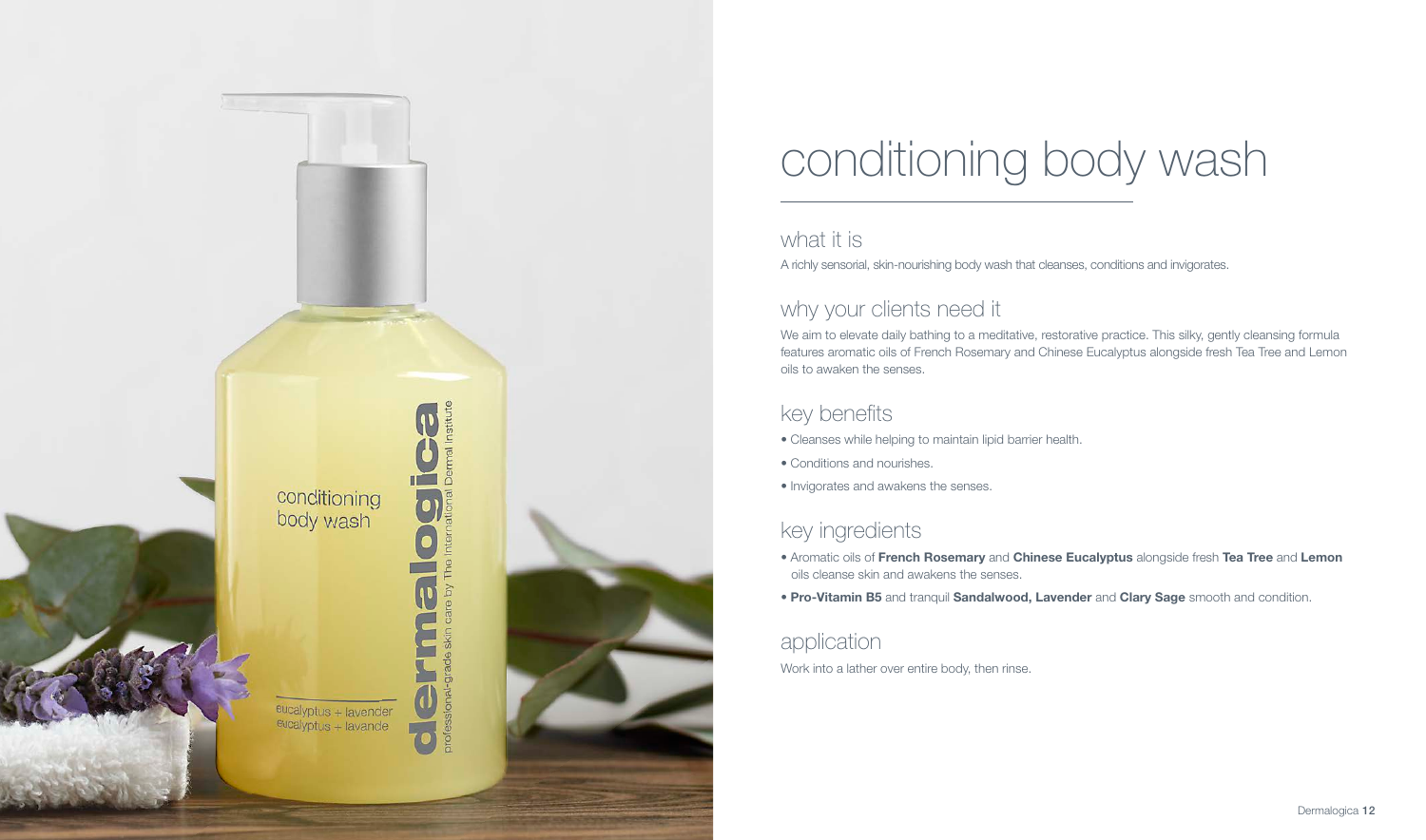# body hydrating cream

#### what it is

A nourishing cream featuring a worldly collection of essential oils to hydrate, smooth and tone.

### why your clients need it

Daily hydration is critical to skin health – for both face and body. This silky, medium-weight cream calms the senses and delivers balanced hydration for all skin conditions.

## key benefits

- Skin-nourishing oils hydrate to relieve dryness.
- Smoothes and conditions with botanical extracts.
- Tones with gentle, naturally-derived exfoliants.

## key ingredients

- Aromatic Orange Oil and Chinese Green Tea soothe and soften the skin.
- French Lavender and Indonesian Patchouli oils calm the senses.
- Naturally-derived Lactic Acid and hydroxy acid extracts from Cane Sugar and Apple smooth skin.

application Smooth onto body morning and night.

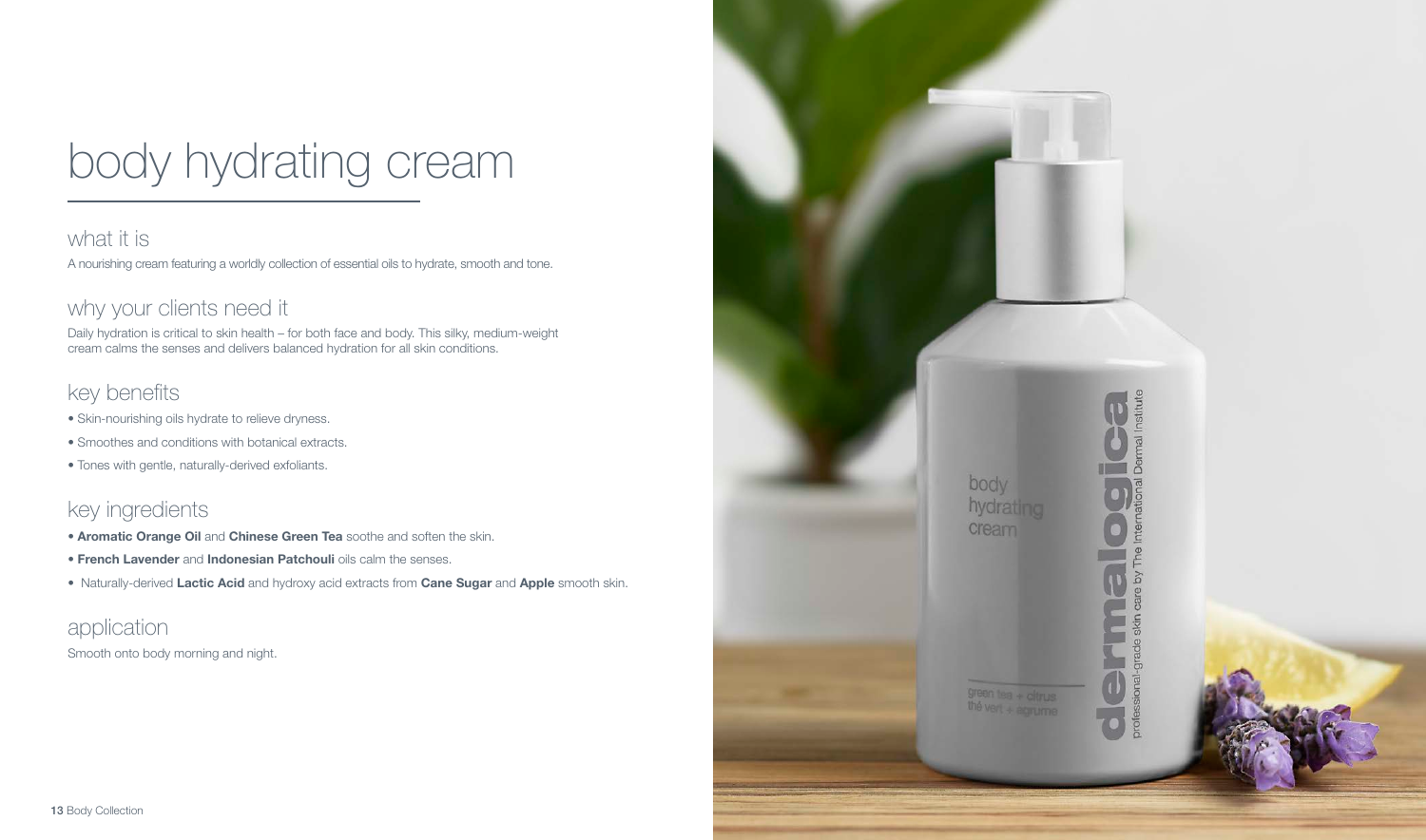

# client service and retail activation tools

The following tools and services are designed to help you educate your clients on body care and the benefits of *NEW!* Phyto Replenish Body Oil and Thermafoliant Body Scrub as well as the Dermalogica Body Collection. Use these tools to create an educational path toward retail purchases and/or service bookings, and share how-to advice that your clients can use at home.

#### Mindful Body Care DIY

Teach your clients how to do this Dermalogica-exclusive acupressure exercise at home. Based on the philosophy of Reflexology, it utilises pressure points on the hands to help promote stress reduction. It's an excellent way for clients to incorporate a moment of mindfulness into their daily body care routine!

Instruct clients to begin by dispensing a small amount of Phyto Replenish Body Oil into the palms of their hands. Rub hands together, then glide over forearms. Apply gentle pressure to the following five pressure points, then repeat on the opposite hand:

1. Heart 7: in the crease of the wrist, between the pinky and ring fingers. 2. Small intestine 3: in the depression of your hand just below the pinky finger. 3. Inner gate point: in the centre of your wrist, about an inch below the heel of the hand. 4. Outer gate point: between the two tendons on the back of your arm, just above the wrist. 5. Hand valley point: the firm skin between the thumb and index finger.

#### Mindful Body Care Skin Bar Lesson

Show customers how to achieve radiant, healthy skin from head to toe with the new Dermalogica Body Collection! Skin Bar® Lessons are the perfect way to introduce customers to DIY treatments, professional treatments and key retail products. They're also the perfect educational setting for groups or one-on-one sessions! Contact your Dermalogica Education Training Centre for more information.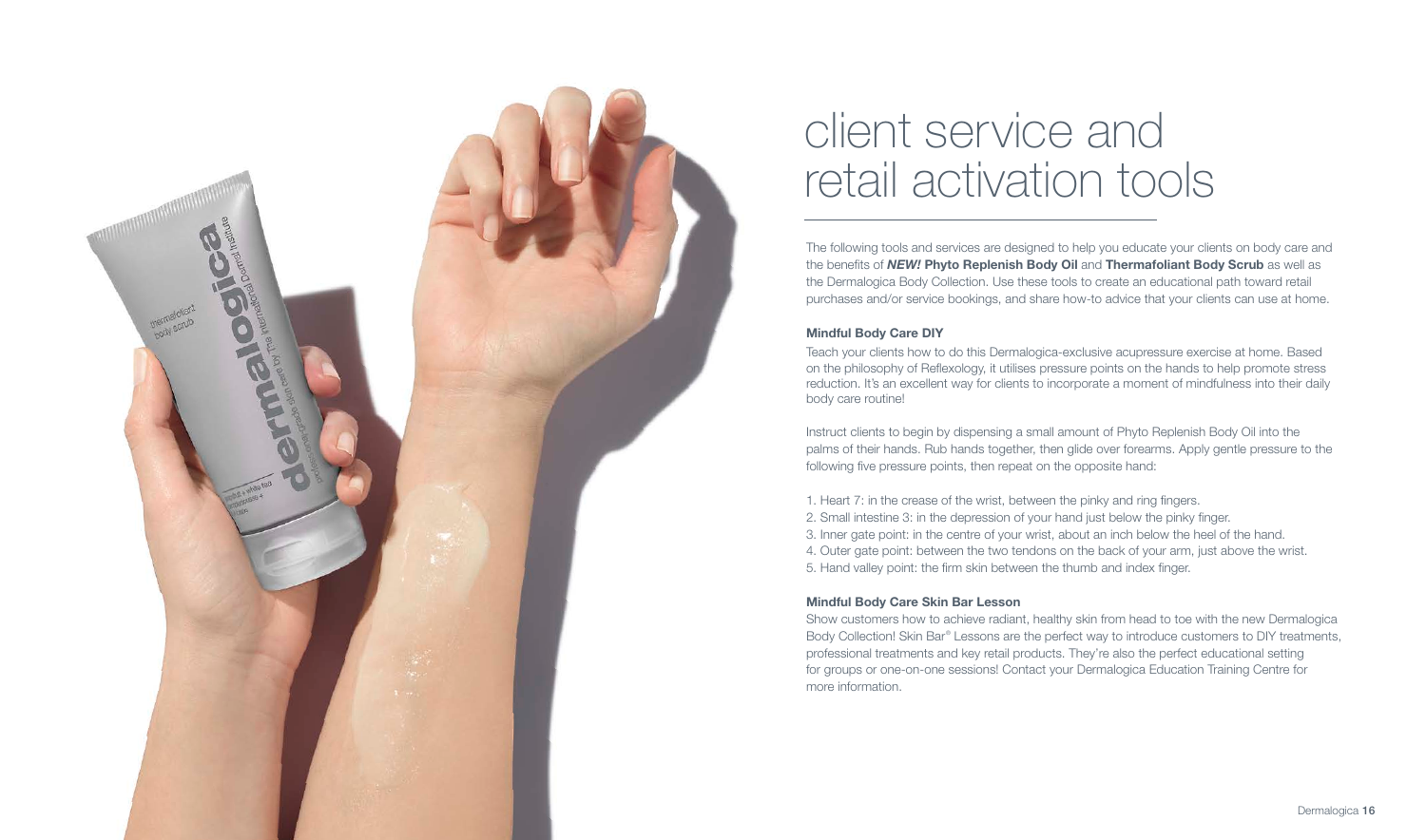# frequently asked questions

What skin condition can benefit from these products?

The Dermalogica Body Collection is suitable for all skin conditions.

#### Are these products replacing any existing products?

Conditioning Body Wash and Body Hydrating Cream's formulas have been improved, and the new versions will replace the existing formulas but will look and feel the same.

#### How often should my client use these products?

Conditioning Body Wash, Body Hydrating Cream and Phyto Replenish Body Oil are all designed to be used daily or as needed. Thermafoliant Body Scrub can be used up to 2-3 times per week.

#### What makes Body Hydrating Cream different from Phyto Replenish Body Oil?

While these two products complement each other, they serve different functions for the skin: Body Hydrating Cream is a medium-weight, conditioning lotion that delivers daily hydration to the skin. Phyto Replenish Body Oil is rich in skinreplenishing oils that help restore the skin's lipid barrier and can help prevent ongoing dehydration.

#### Should I advise clients to apply Phyto Replenish Body Oil to their entire body? How should this product be used?

One of the best things about this product is its versatility. Encourage clients to use it as they see fit – either as a full-body treatment, or by massaging just a bit into dry areas like elbows, knees and hands. (Be sure to remind them that a little goes a long way!)

#### Can Thermafoliant Body Scrub be used with a body buffing tool?

Yes, it can! Be sure to use gentle pressure, as Thermafoliant Body Scrub is highly active.

#### In what order should clients use the products in the Dermalogica Body Collection?

If clients are using the entire collection at once, products should be used in the following order for optimal results: Conditioning Body Wash, Thermafoliant Body Scrub, Phyto Replenish Body Oil, then Body Hydrating Cream.

#### Why does the Dermalogica Body Collection packaging have a new look?

The collection's restorative, multi-sensorial formulas – along with the fact that the collection is suited to all skin conditions – makes it ideal for gifting. The wabisabi-inspired giftable packaging is designed to reflect the collection's roots in centuries of time-honored bathing rituals, and includes an area where clients can add a handwritten gift note if desired.

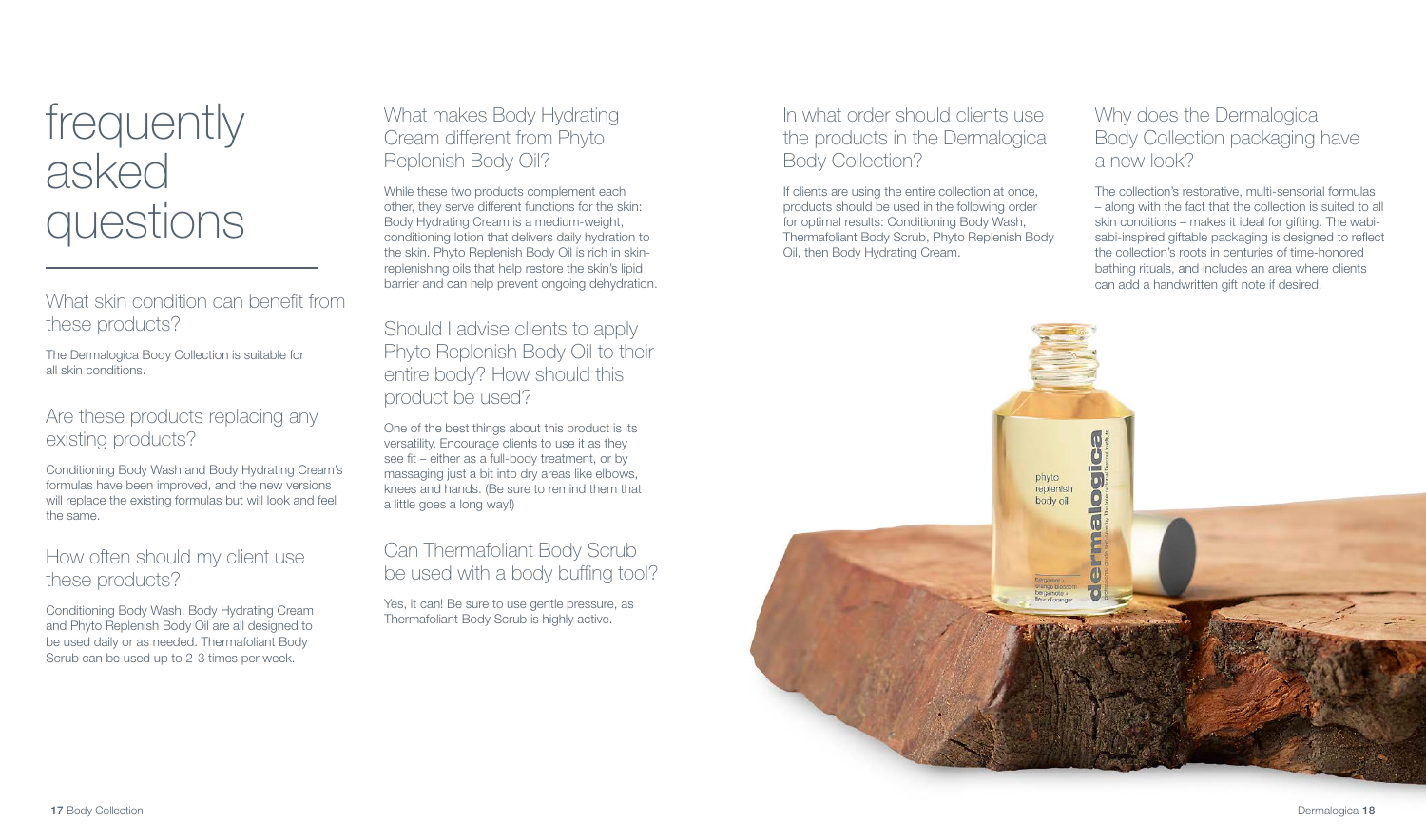## citations

1. Chen, Ying and Lyga, John. Brain-Skin Connection: Stress, Inflammation and Aging. Inflammation & Allergy Drug Targets. 2014 Jun; 13(3): 177–190.

2. How To Prevent Rosacea Flare-Ups. American Academy of Dermatology. Retrieved from: https://www.aad.org/public/diseases/acne-and-rosacea/rosacea/how-to-prevent-rosacea-flare-ups